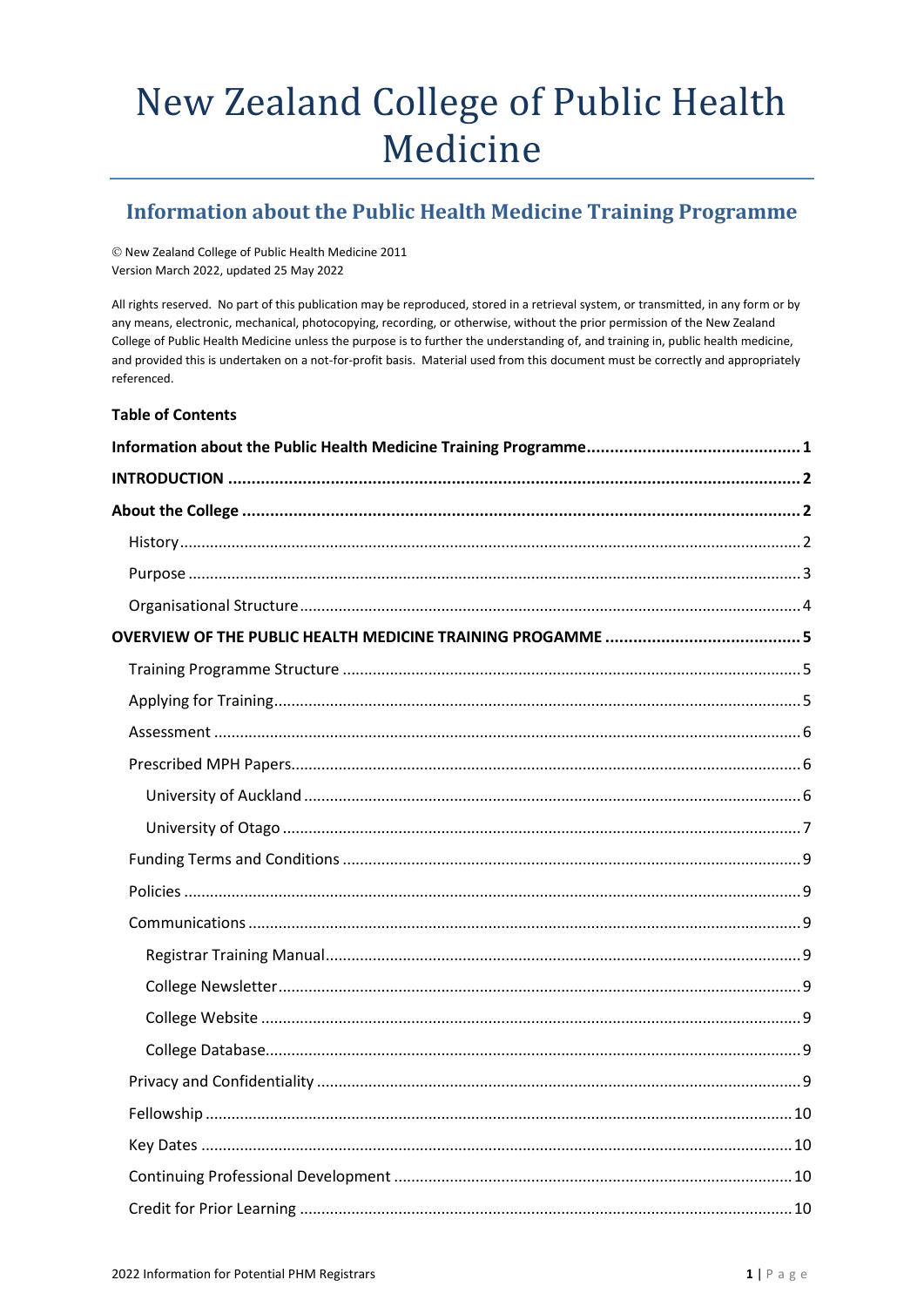|--|

## <span id="page-1-0"></span>**INTRODUCTION**

The following information aims to provide medical graduates interested in undertaking vocational training in public health medicine with a basic overview and description about the training programme provided by the New Zealand College of Public Health Medicine.

Each year the New Zealand College of Public Health Medicine (NZCPHM) conducts training and assessment to qualify medical graduates to become Public Health Physicians and Fellows of the College.

The College's training programme is accredited by the Medical Council of New Zealand and its management overseen by the College's Education and Training Committee. Admission to Fellowship certifies the medical graduate as trained and qualified to work as an independent practitioner in the practice of Public Health Medicine.

# <span id="page-1-2"></span><span id="page-1-1"></span>**About the College**

## **History**

The NZCPHM was constituted in July 2008, and is therefore a relatively new medical college. Its creation evolved out of historical events in the status of the public health of New Zealanders, and an increasing recognition of Public Health Medicine as a pivotal and independent scope of practice of medical practice.

Prior to 1994, the New Zealand College of Community Medicine (NZCCM) was the training provider for Public Health Medicine in New Zealand. Between 1992 to mid-2008 the scope, practice and advocacy for the vocational scope of Public Health Medicine was governed by the Australasian Faculty of Public Health Medicine (AFPHM), the latter body being a distinct Faculty within the Royal Australasian College of Physicians (RACP). The AFPHM's structure included a specific New Zealand Committee that held oversight of the New Zealand specific training, assessment and recertification of Public Health Medicine, and advised the Medical Council of New Zealand on matters of vocational registration in Public Health Medicine.

Various events which occurred in 2007 and 2008 within the RACP and AFPHM became the catalyst for the establishment of the New Zealand College of Public Health Medicine (NZCPHM), which was constituted in July 2008 as a legal entity in New Zealand.

Another key player in the training and education of Public Health Physicians has been The New Zealand Population Health Charitable Trust. This registered Trust was established in 1998, to contract with the Clinical Training Agency (CTA) for the delivery and administration of the formal Public Health Medicine training programme in New Zealand based on the standards set by the NZCCM, then the AFPHM and since 2008, the NZCPHM. From 2011, the NZCPHM has the contract to deliver the Public Health Medicine training programme.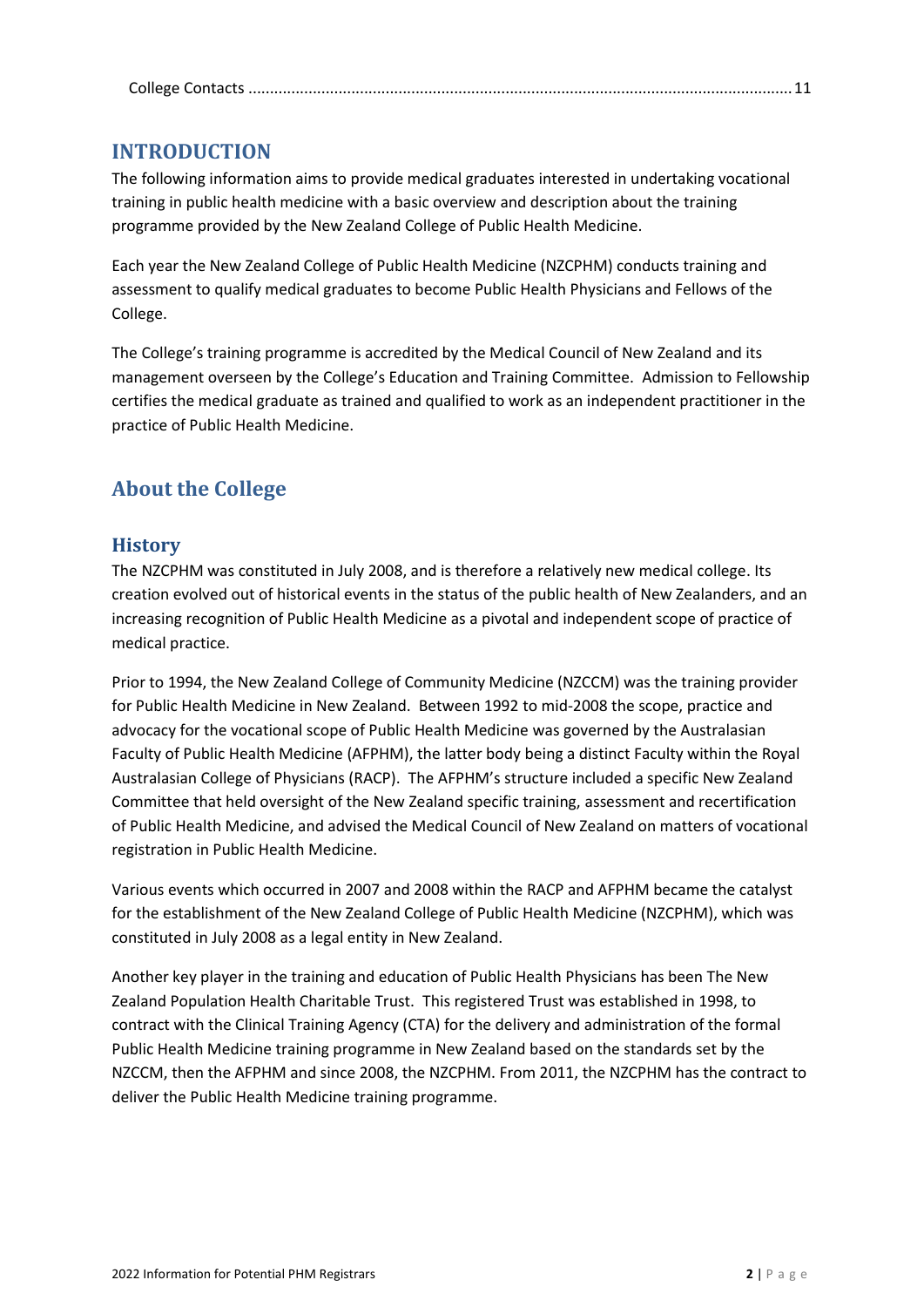## <span id="page-2-0"></span>**Purpose**

The purpose of the New Zealand College of Public Health Medicine is to:

develop and maintain excellence in Public Health Medicine practice by

- Defining competencies and standards for training, qualifications and professional good practice;
- promoting, delivering, monitoring and evaluating training for registrars;
- supporting the continuing professional development of Public Health Medicine Specialists

The charitable purposes of the College are:

- (a) to seek to achieve the highest levels of health and well-being for all people, and to achieving health equity in Aotearoa New Zealand;
- (b) to develop and maintain excellence in Public Health Medicine practice for the benefit of the public;
- (c) to promote the development and maintenance of a sustainable Public Health Medicine Specialist workforce of adequate size and composition to meet the public health needs of Aotearoa New Zealand and, to a reasonable extent, the needs of international public health agencies;
- (d) to support the development of the wider public health workforce within Aotearoa New Zealand;
- (e) to advance education by delivering and otherwise promoting training in Public Health Medicine, and by awarding scholarships, prizes, academic course fees, and study and travel grants related to Public Health Medicine, for the benefit of the public; and
- (f) to promote the furthering of knowledge and research on public health issues.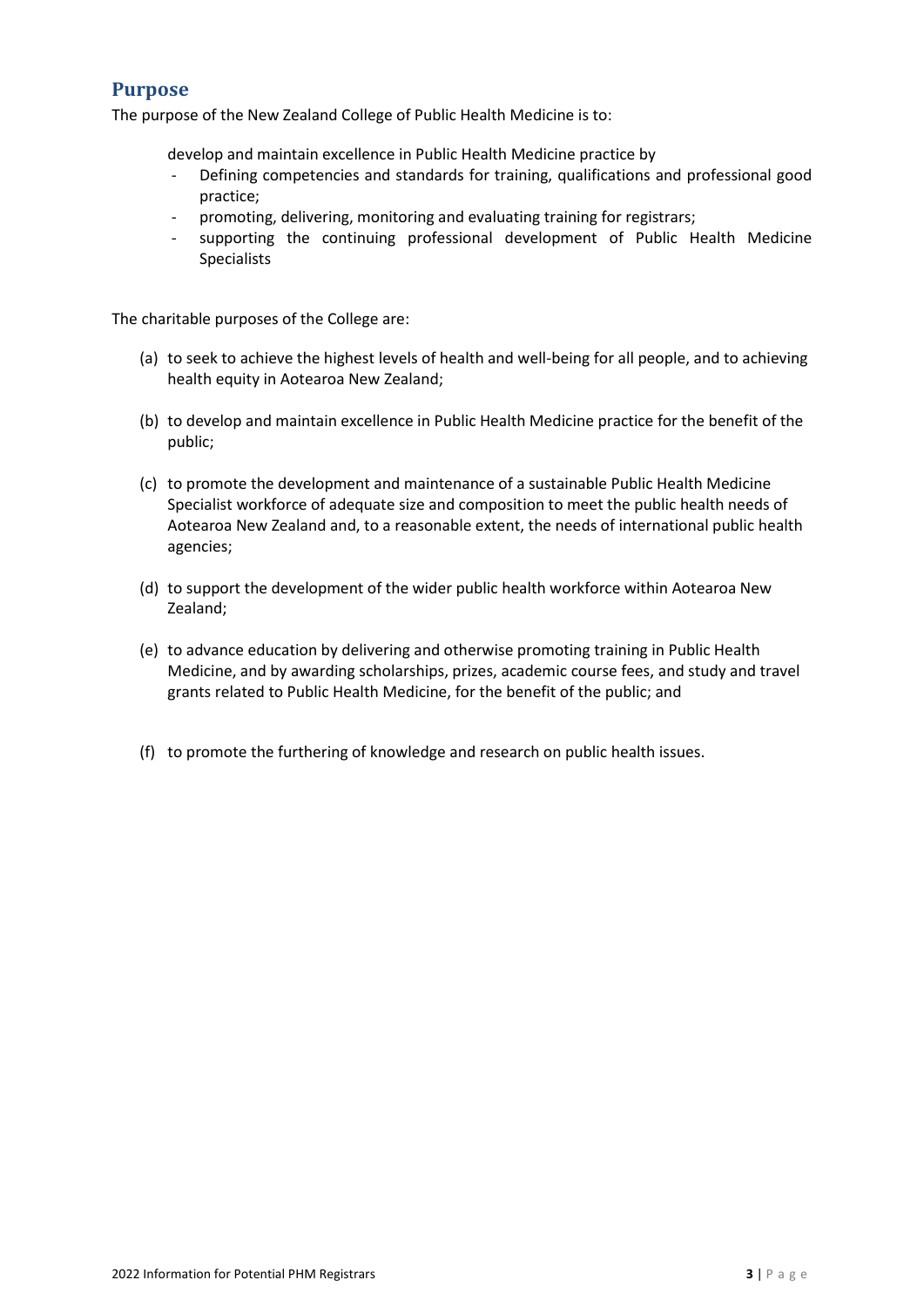## <span id="page-3-0"></span>**Organisational Structure**

The role of the NZCPHM includes the setting and maintaining of standards for training, assessment and recertification of Public Health Medicine, and advising the Medical Council of New Zealand on matters of vocational registration in Public Health Medicine. The NZCPHM is governed by a Council which is supported by three subcommittees: Education and Training, Policy, and Finance and Risk. These committees undertake the majority of the developmental work of the College, and each is chaired by a senior Fellow. College Council has responsibility for approving the standards and policies recommended by these committees. A fourth subcommittee, the Registrar Committee, has a different focus which is to represent Registrars on matters pertaining to education and professional issues. The objects of the each of these committees are summarised in the College's organisational chart presented below.

#### **Figure A**



#### **The New Zealand College of Public Health Medicine**

With respect to the training programme, the curriculum, management and Fellowship applications are managed by the Education and Training Committee. This committee is made up of Fellows appointed by the Council, with external expertise in education appointed as required. To ensure quality training this committee offers advice, standards, curricula, mentoring and workplace training accreditation to help Registrars and their supervisors cover the large amount of work needed to attain and maintain competency in the practice of Public Health Medicine, and to attain Fellowship of the NZCPHM.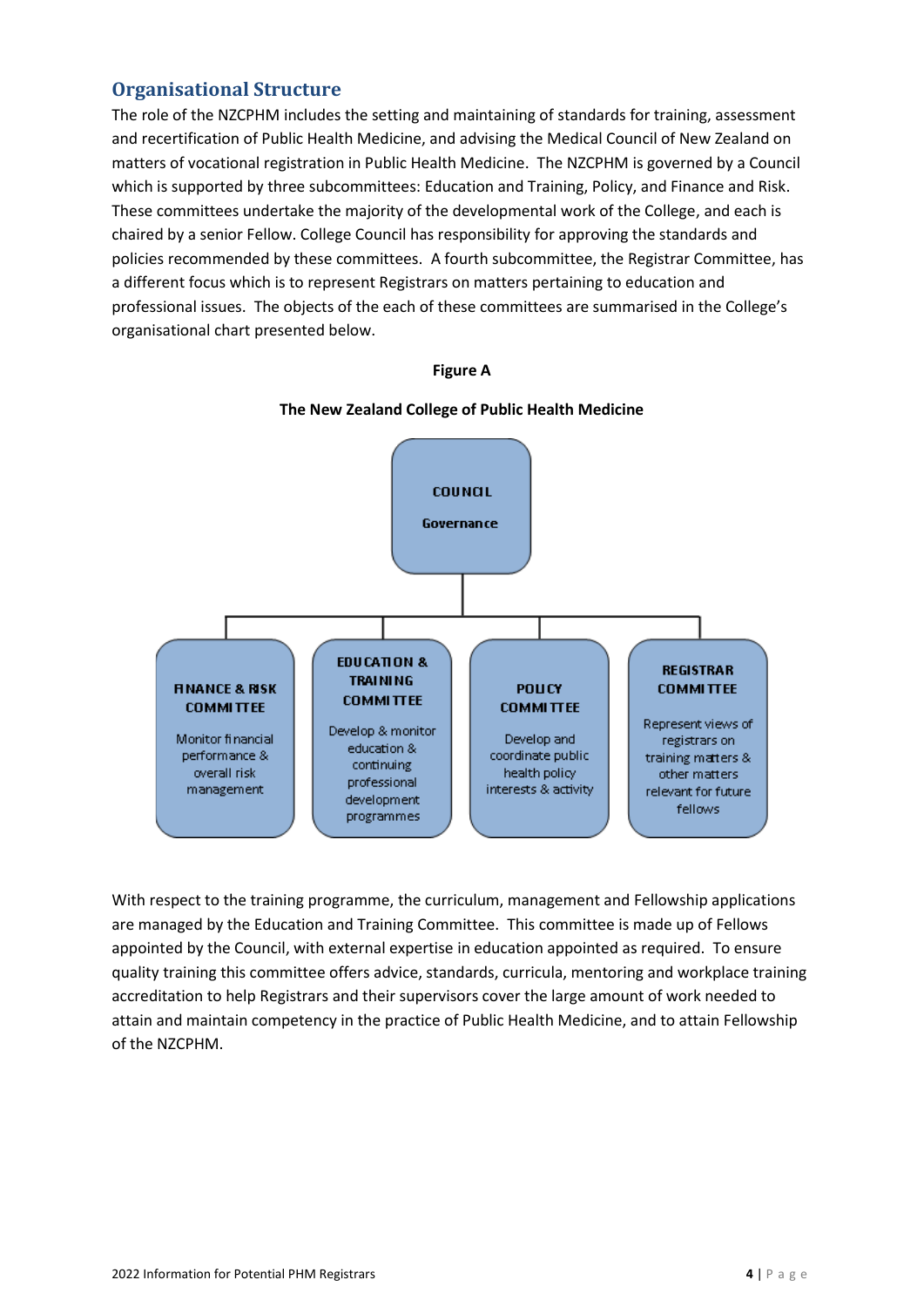# <span id="page-4-1"></span><span id="page-4-0"></span>**OVERVIEW OF THE PUBLIC HEALTH MEDICINE TRAINING PROGAMME**

## **Training Programme Structure**

The Training Programme has two phases, namely Basic Training and Advanced Training. The Programme is full-time and continuous, except by application for part-time training or leave from the programme, and involves three years and nine months (195 weeks) of study.

Irrespective of whether the Training Programme is undertaken full time or part time, all registrars must achieve all the core skills and demonstrate the professional attributes, and pass all summative assessments within ten years in order to be able to apply for Fellowship and vocational registration in the scope of public health medicine with the Medical Council of New Zealand. Any time credited in recognition of prior learning will be deducted from the ten year time limit.

Registrars who are unable to complete the requirements of the Training Programme within the ten year period are not eligible to continue in training.

Basic Training requires 16 months (69 weeks) of full time study to enable a registrar to undertake a formal university qualification in public health. The courses approved for this purpose are the Masters of Public Health degrees offered by the University of Auckland and the University of Otago. In addition, participation in some College-led training activities is required.

Advanced Training (29 months Full Time Equivalent, or 126 weeks) requires a registrar to be employed in workplace training sites which may include: Public Health Units, Planning and Funding Units of District Health Boards, University of Auckland and University of Otago Public Health Departments, Ministry of Health, Primary Health Organisations and Non-Governmental Organisations. During these placements Registrars undertake a combination of service work plus specific project work. The Advanced Training programme involves continuous review and support from workplace supervisors and Training Programme Supervisors.

It is strongly advisable that the first training site for a registrar in advanced training will be a Public Health Unit (PHU). Due to the limited number of available PHU options the registrar may be required to move from the main centres, i.e. Wellington and Auckland, to more regional areas e.g. Hamilton, Dunedin, Hawke's Bay, to undertake this placement.

Registrars are required to work alongside a WPS throughout their training, i.e. the WPS should work onsite in the same organisation as the registrar. For registrars who are towards the end of their training an off-site PHP will be considered if there is no-one onsite who is suitable to fulfil this role. During Basic and Advanced Training, a registrar has access to on-going training activities such as College-led training days, and other local educational activities.

## <span id="page-4-2"></span>**Applying for Training**

The minimum entry requirements for medical practitioners wishing to apply for Public Health Medicine training are:

- current general registration with the Medical Council of New Zealand;
- a current Practising Certificate;
- at least two years' postgraduate experience in medicine;
- New Zealand citizenship or permanent residency; and
- completion of a formal application and documentation to the College.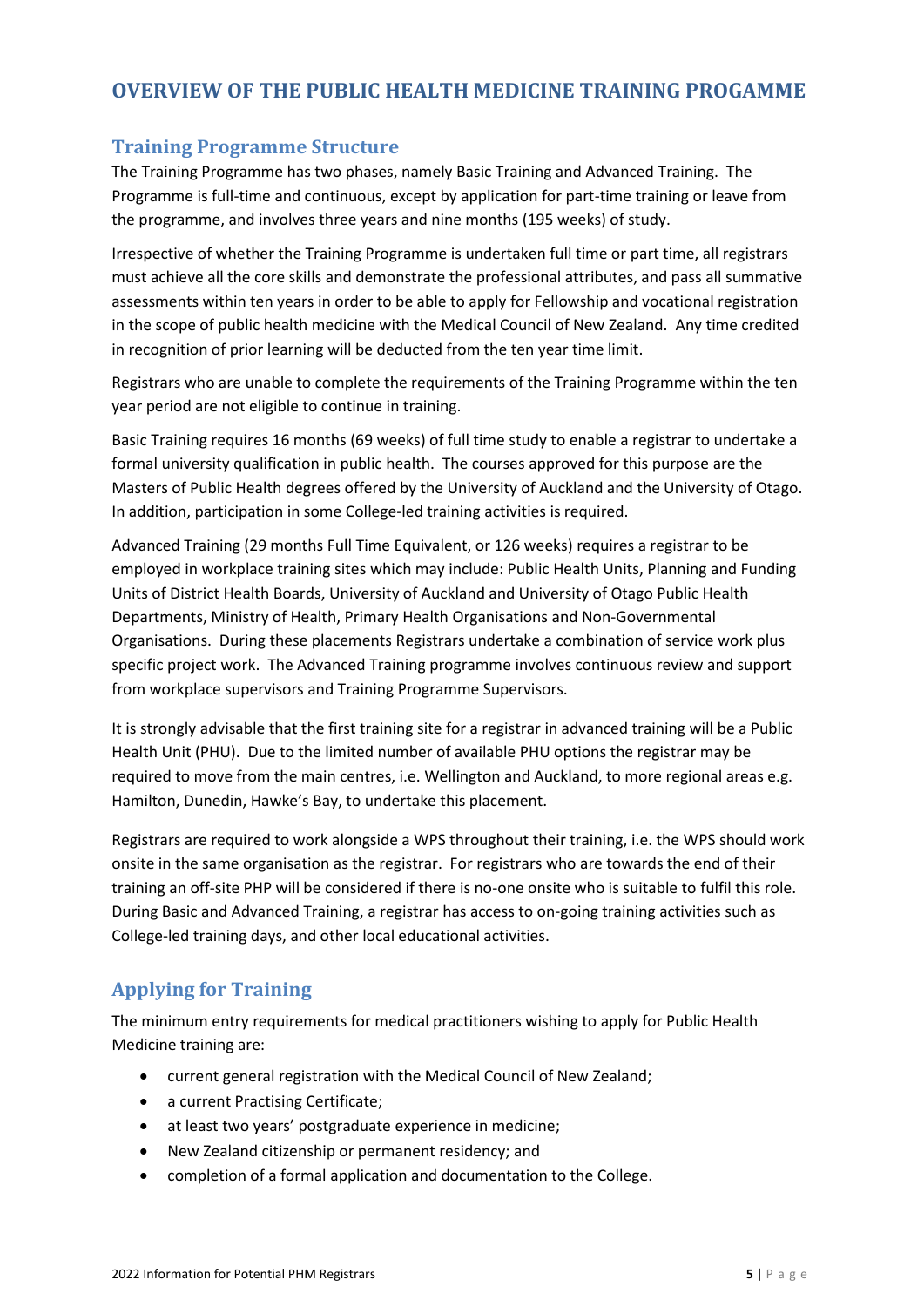Application requires the submission of a short reflective piece of writing on why public health medicine is the applicant's chosen career, a curriculum vitae, and certified copies of relevant certificates. From this information, applicants are short-listed and invited for interview. It is highly recommended that applicants have some knowledge of public health as they will need to demonstrate some understanding of this at interview. Successful applicants will be offered a position on the Training Programme subject to receipt of a satisfactory Certificate of Professional Status from the Medical Council of New Zealand and any other regulatory body that they have been registered with within the last five years.

For successful applicants, the first training year usually begins in late February of the following year.

Application for entry to the programme at Advanced Training is open to candidates outside the programme if they have completed MPH papers and a dissertation as approved by the Training Programme. The standard application process (as outlined above) applies.

## <span id="page-5-0"></span>**Assessment**

A range of assessment tools are utilised by the Training Programme.

- Basic Training The required University assessment processes for the Diploma/Masters of Public Health apply. However, the minimum acceptable grade for individual DPH/MPH papers is B+, with the exception that one B grade (not B-) will be allowed; the minimum acceptable grade for the dissertation is a B grade (not B-).
- Advanced Training Registrars must achieve the necessary Public Health Medicine skills and professional attributes and successfully complete a range of formative and summative assessments encompassing:
	- Oral presentations
	- Chairing meetings
	- Writing reports
	- Multisource feedback assessment
	- Exam assessment

The Training Programme Director and the Assessment Panel monitor the progress and performance of each registrar annually.

## <span id="page-5-1"></span>**Prescribed MPH Papers**

Registrars are required to take certain prescribed papers to ensure they cover the subject areas most relevant to the practice of Public Health Medicine. The prescribed papers differ between the Universities of Auckland and Otago, reflecting the different structure of the courses at each of the universities. Registrars are expected to undertake College prescribed MPH papers prior to optional papers, where the university timetable allows.

#### <span id="page-5-2"></span>**University of Auckland**

The University of Auckland requires the registrar to enrol for direct entry into the MPH programme. DPH and MPH courses are measured in points.

The College prescribes the following papers at the University of Auckland:

- POPLHLTH 706 Statistics in Health Science
- POPLHLTH 725 Environmental Health
- POPLHLTH 733 Health Promotion Theory and Models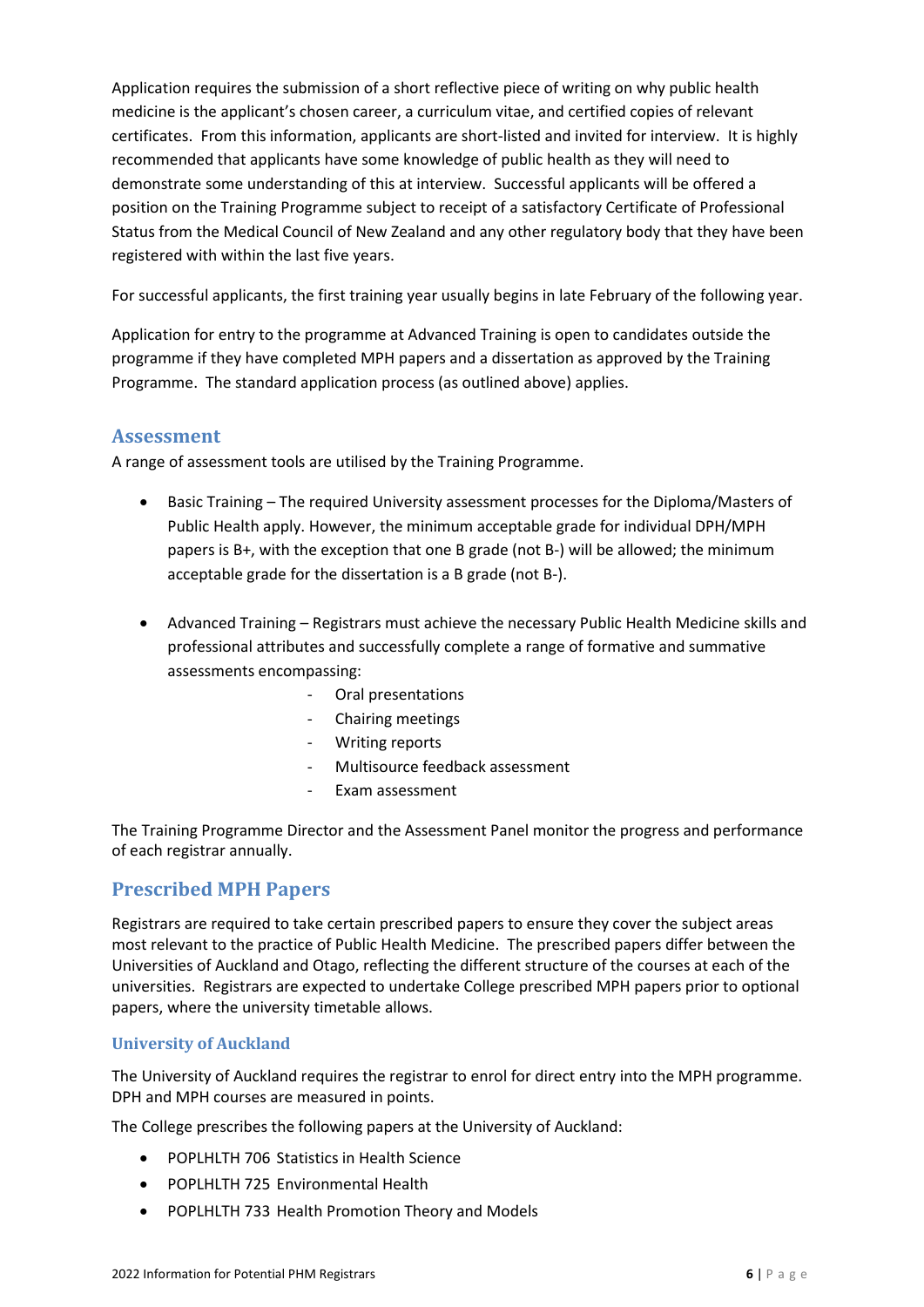- MAORIHTH 701 Foundations of Māori Health
- POPLHLTH 760 Principles of Public Health
- POPLHLTH 708 Epidemiology
- POPLHLTH 726 Health Protection
- POPLHLTH 776 Public Health in Practice

#### *Plus either one of*

• POPLHLTH 701 Research Methods in Health **or** POPLHLTH 767 Health Services Research Methods

#### *and either one or both of:*

• POPLHLTH 718 Health and Public Policy **and / or** POPLHLTH 719 Health Economics

#### **Optional recommended papers are:**

- <span id="page-6-0"></span>• POPLHLTH 704 Qualitative Health Research
- POPLHLTH 707 Statistics in Health Science 2
- POPLHLTH 709 Evidence for Best Practice
- POPLHLTH 739 Introduction to Pacific Health
- POPLHLTH 734 Health Promotion Strategies
- POPLHLTH 722 Organisation of Health Systems
- POPLHLTH 715 Global Public Health
- POPLHLTH 752 Case Studies in Global Health
- POPLHLTH 717 Health and Society
- POPLHLTH 732 Population Youth Health
- POPLHLTH 737 Alcohol, Tobacco and Other Drug Studies
- POPLHLTH 763 Human Vaccinology
- POPLHLTH 765 Nutrition Interventions in Public Health
- HLTHMGT 721 Health Management
- MAORIHTH 706 Māori Health Policy and Practice
- MAORIHTH 709 Transformational Research for Māori Health
- MAORIHTH 710 Kaupapa Māori Theory
- MAORIHTH 711 Special Topic: Māori Quantitative Methods

#### **University of Otago**

The University of Otago requires the completion of a Diploma of Public Health (DPH) to gain entry to the MPH programme.

The College prescribes the following papers at the University of Otago:

- PUBH 711 Principles in Epidemiology
- PUBH 712 Foundations of Hauora Māori
- PUBH 713 Society, Health and Promotion
- PUBH 714 Public Policy and Health Systems
- PUBH 733 Environment and Health
- PUBH 725 Applied Biostatistics 1 Fundamentals
- PUBH 734 Health Protection
- PUBH 732 Using Epidemiology for Public Health Practice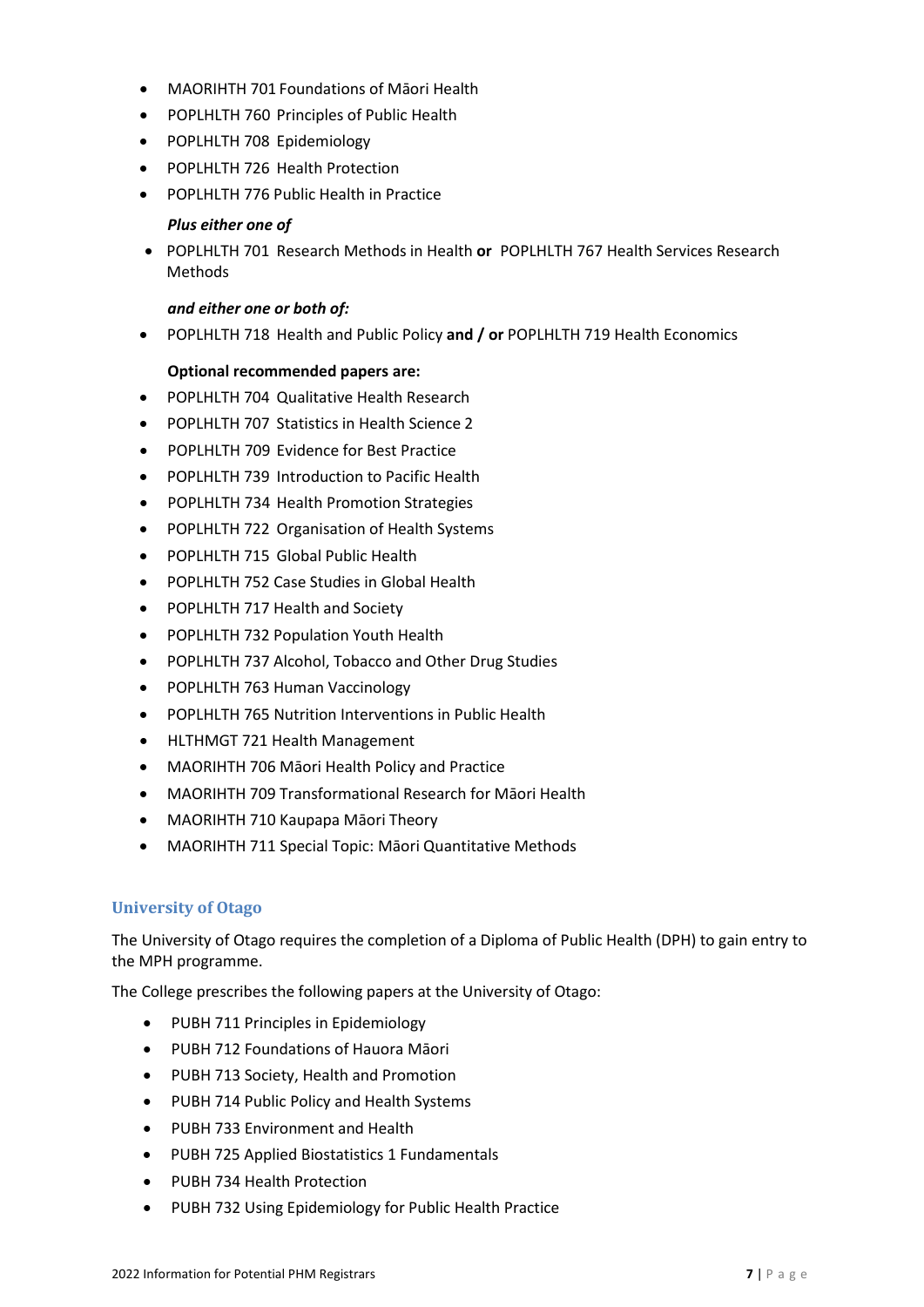#### *Plus either one of*

• PUBH744 Healthy Public Policy **or** PUBH735 The Economics of Health Policy Decision Making

#### *and one of:*

• PUBH721 Methods for Epidemiological Research **or** PUBH723 Survey Methods **or** PUBH724 Introduction to Qualitative Research Methods.

#### **Recommended Optional papers:**

- PUBH 726 Applied Biostatistics 2 Regression Methods
- PUBH 736 Economic Evaluation
- PUBH 737 Public Health Law and Public Health Ethics
- PUBH 738 Global Health Law and Global Health Ethics
- PUBH 745 Introduction to Pacific Public Health
- PUBH 741 Hauora Māori Policy, Practice and Research
- PUBH 742 International Health Systems
- PUBH 743 Health Promotion Programme Planning and Evaluation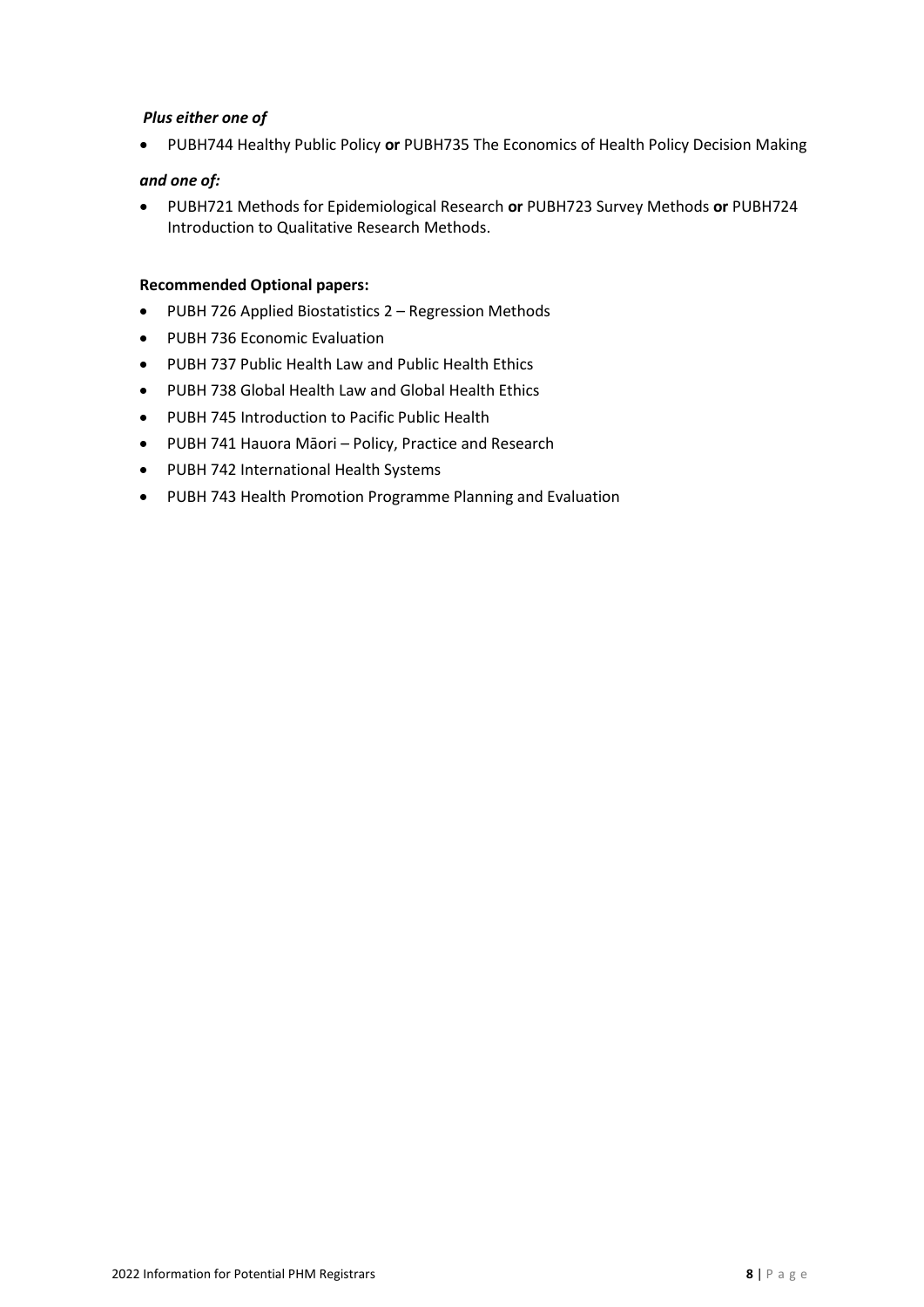## <span id="page-8-0"></span>**Funding Terms and Conditions**

The Public Health Medicine Training Programme is funded by Health Workforce and the terms and conditions for the provision of registrar funding assistance reflect these contractual arrangements. Accordingly, a registrar's relationship with the NZCPHM is contractual and the provision of the study grant during basic training, and endowment during advanced training, is subject to the ongoing funding for the programme and a registrar's ongoing compliance with training requirements. In this regard a registrar is not an employee of the College and as such is not entitled to e.g. KiwiSaver, paid parental leave or ACC claims.

## <span id="page-8-1"></span>**Policies**

The NZCPHM has a range of policies and documents pertaining to the various objectives of the College and the management of the Training Programme. The full range of these policies is available on-line to all registrars formally enrolled in the Training Programme. Registrars are advised to familarise themselves with these and keep up with policy developments and changes as they occur.

## <span id="page-8-2"></span>**Communications**

The NZCPHM provides a range of communication forums with fellows and registrars, including:

#### <span id="page-8-3"></span>**Registrar Training Manual**

The Training Manual is available on-line to inform and guide registrars about training requirements. Registrars are advised in advance of changes in the training and assessment requirements expected by the College. Additionally, transitional arrangements are put in place to manage any policy change that has significant implications for registrars.

#### <span id="page-8-4"></span>**College Newsletter**

The College communicates with its registrars and fellows through a monthly newsletter. This medium is also often used to notify fellows and registrars of changes in College policy such as changes in the structure and content of training requirements. Some changes will also be advised directly to individual registrars and/or via updates in the Training Manual as appropriate.

#### <span id="page-8-5"></span>**College Website**

Registrars are expected to be familiar with the NZCPHM's website. The Members section is where information on exams, educational activities, publications and policies are detailed, plus the website includes information about College events and employment opportunities.

#### <span id="page-8-6"></span>**College Database**

The College depends on being able to communicate directly and at short notice with each registrar if necessary. On acceptance into registrar training or as a College Fellow, members will be provided with instructions and a password to enable them to keep their contact details on the College database updated and correct at all times.

Fellows and registrars are requested to ensure they are familiar with the activities and communications of the College, and also the specific requirements pertaining to training and education.

## <span id="page-8-7"></span>**Privacy and Confidentiality**

Any personal information provided by registrars and fellows is strictly confidential to the College staff, members of relevant College committees, examiners and supervisors. Registrars are therefore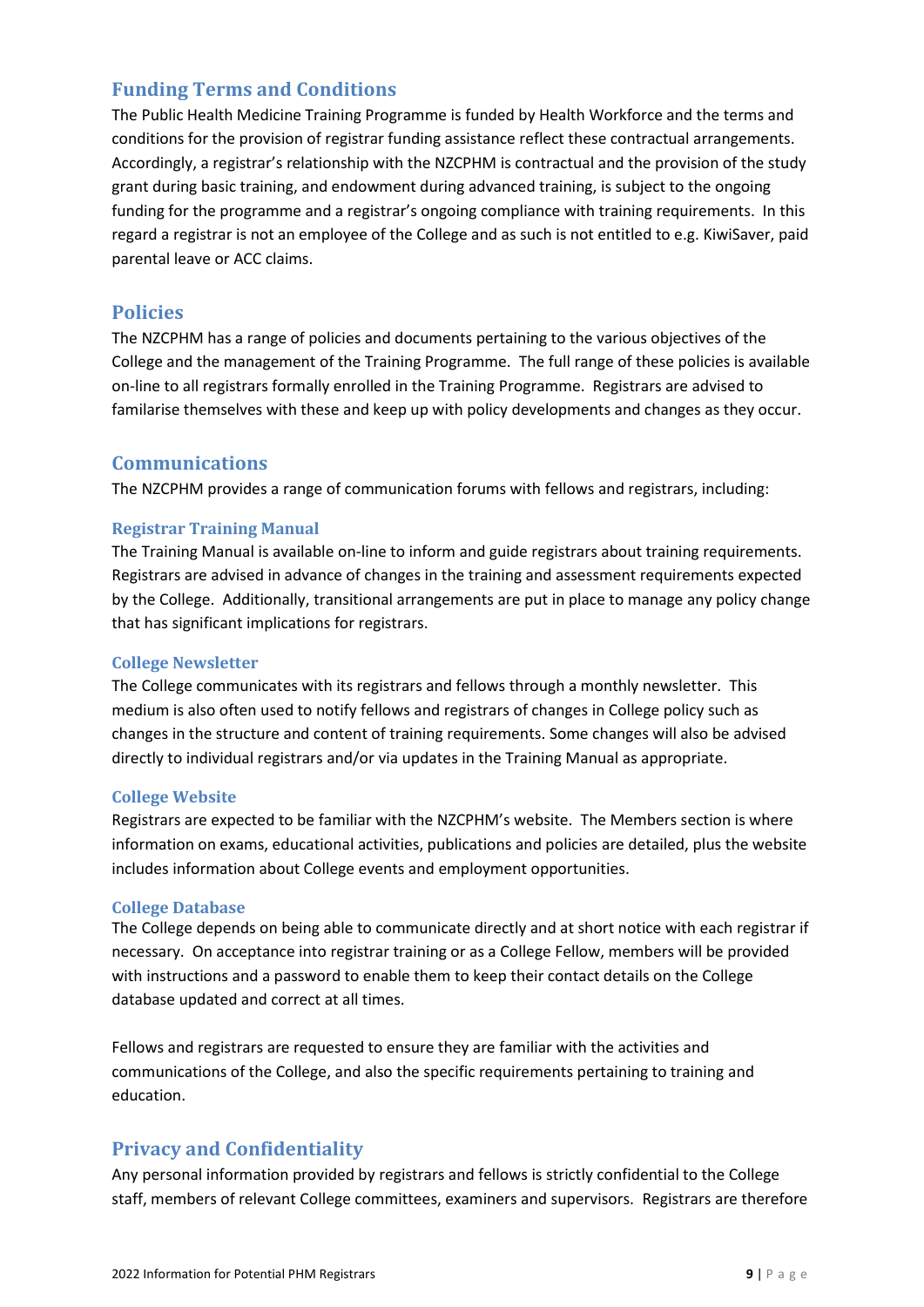asked at the stage of Training Programme application for their consent to the NZCPHM providing relevant and necessary information to the appropriate personnel and authorities to enable compliance with all statutory and policy obligations.

## <span id="page-9-0"></span>**Fellowship**

The granting of vocational registration is a separate process to that of completion of training or attainment of Fellowship and is determined by the Medical Council of New Zealand under the Health Practitioners Competence Assurance Act 2003. Vocational registration is usually obtained once Fellowship of the College is conferred.

Fellows need to apply to the Medical Council [\(www.mcnz.org.nz\)](http://www.mcnz.org.nz/) to obtain vocational registration.

### <span id="page-9-1"></span>**Key Dates**

**Basic Training:** Applications for Basic Training must be received by the College by mid-June of the year preceding enrolment in a DPH/MPH programme (closing date will be advertised on the College website). Applications must be submitted electronically completing the appropriate form (TP-AF).

**Advanced Training:** For full time registrars, Advanced Training usually begins mid-year (July) on completion of Basic Training. However as Advanced Training includes placement and employment with an accredited public health workplace/site, registrars are advised to begin job applications well in advance of their transition to Advanced Training.

**Fellowship:** Applications for Fellowship can be made once a registrar has completed all the requirements of the Training Programme.

## <span id="page-9-2"></span>**Continuing Professional Development**

The NZCPHM offers a MCNZ accredited continuing professional development programme to its Fellows and other public health practitioners on request. This programme is called Tracking of Professional Standards (TOPS).

Participation in an accredited CPD Programme is mandatory for Fellows. Proof of participation is required by the MCNZ to enable on-going recertification and licensing to practice.

A detailed TOPS Manual is available for Fellows of the College.

## <span id="page-9-3"></span>**Credit for Prior Learning**

The College has established policy and processes with respect to giving credit for prior learning and achievement towards both Basic and Advanced Training.

For medical graduates applying with previous public health experience and/or qualifications outside of any current MPH study, the standard application procedure applies and an amended programme may be devised once the applicant has been accepted into training.